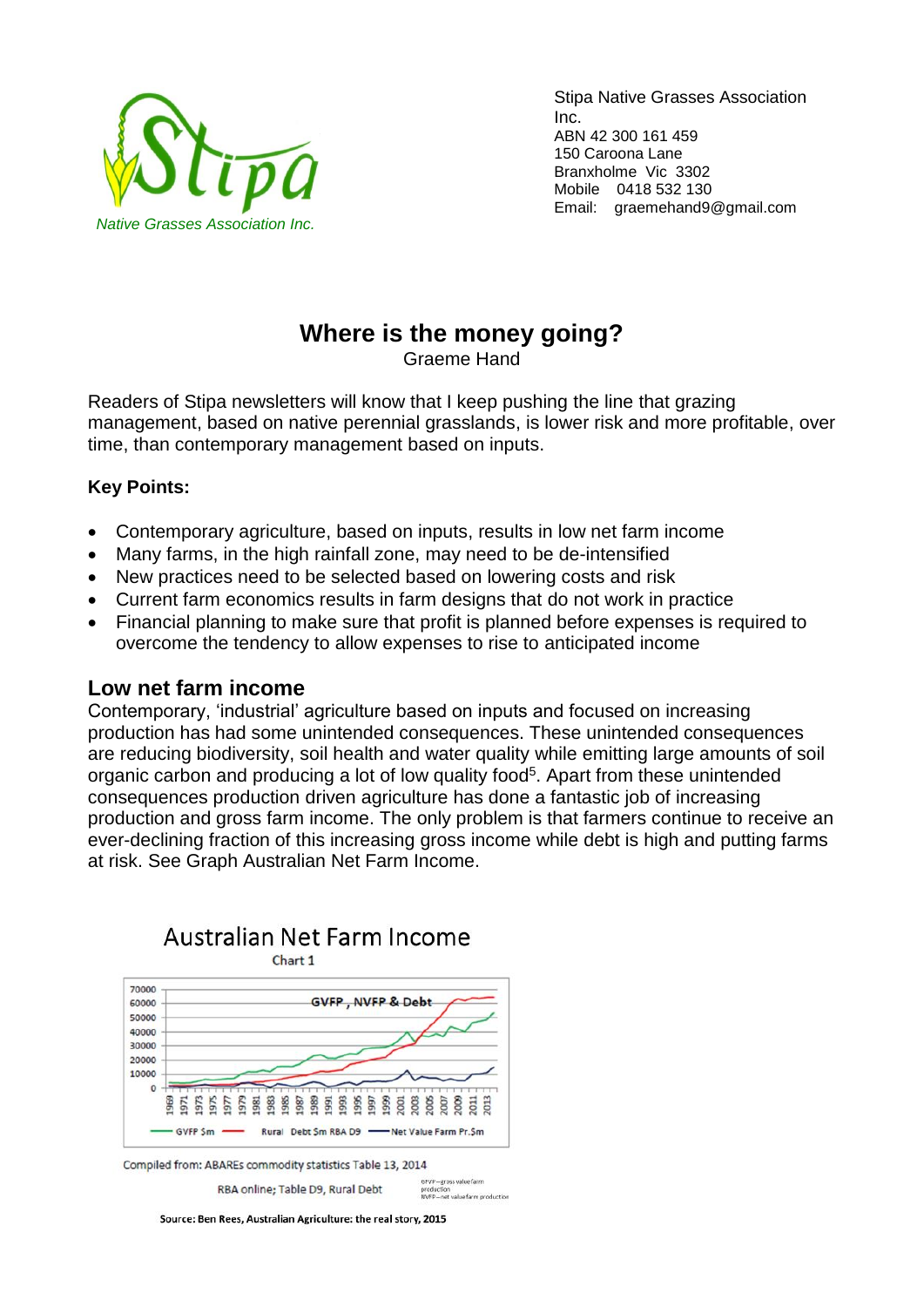A recent graph of Canadian net farm income (see below) highlights that many countries are doing worse than Australia. The startling information, from this graph, is that in the *"32 year period from 1985 to 2016, inclusive, agribusiness corporations captured 98% of farmer's revenues – \$C1.3 trillion out of \$C1.35 trillion in revenues".*



# **Canadian Net Farm Income**

#### **Canadian net farm income and gross revenue, inflation adjusted, net of government payments, 1926–2016. (Blue area – gross revenue Green area - net farm income)** <http://www.darrinqualman.com/canadian-net-farm-income/>

The really clever bit that agribusiness has pulled off is *"they have left Canadian taxpayers to backfill farm incomes (approximately \$100 billion have been transferred to farmers since 1985). And they have left farmers to borrow the rest (farm debt is at a record high – just under \$100 billion)".* 

By any measure, the ability to convince governments and farmers to borrow to fund agribusiness profits is excellent business management. The following is an attempt to work out how this can be happening.

I have looked at three different areas to explain the drivers of this illogical behaviour. The areas are:

- Economics Barrie Ridler, Tim Hutchings
- Marketing Doug McKenzie-Mohr
- Holistic Management Allan Savory

### **Economics - Barrie Ridler**

Barrie Ridler is one of the economists that I have studied. His expertise is the NZ dairy industry but applies equally to grazing and cropping.

Barrie explains in several papers and conference presentations that dairy is in a permanent state of disequilibrium. This disequilibrium is evident in systemic overstocking<sup>1</sup>.

Research at the Lincoln University dairy farm confirmed that most dairy farms are overstocked. Even though this farm was in the top 5% of NZ dairy farms for profit lowering the stocking rate by 5.2% increased production by 12.5% and profit by 15%<sup>1</sup>.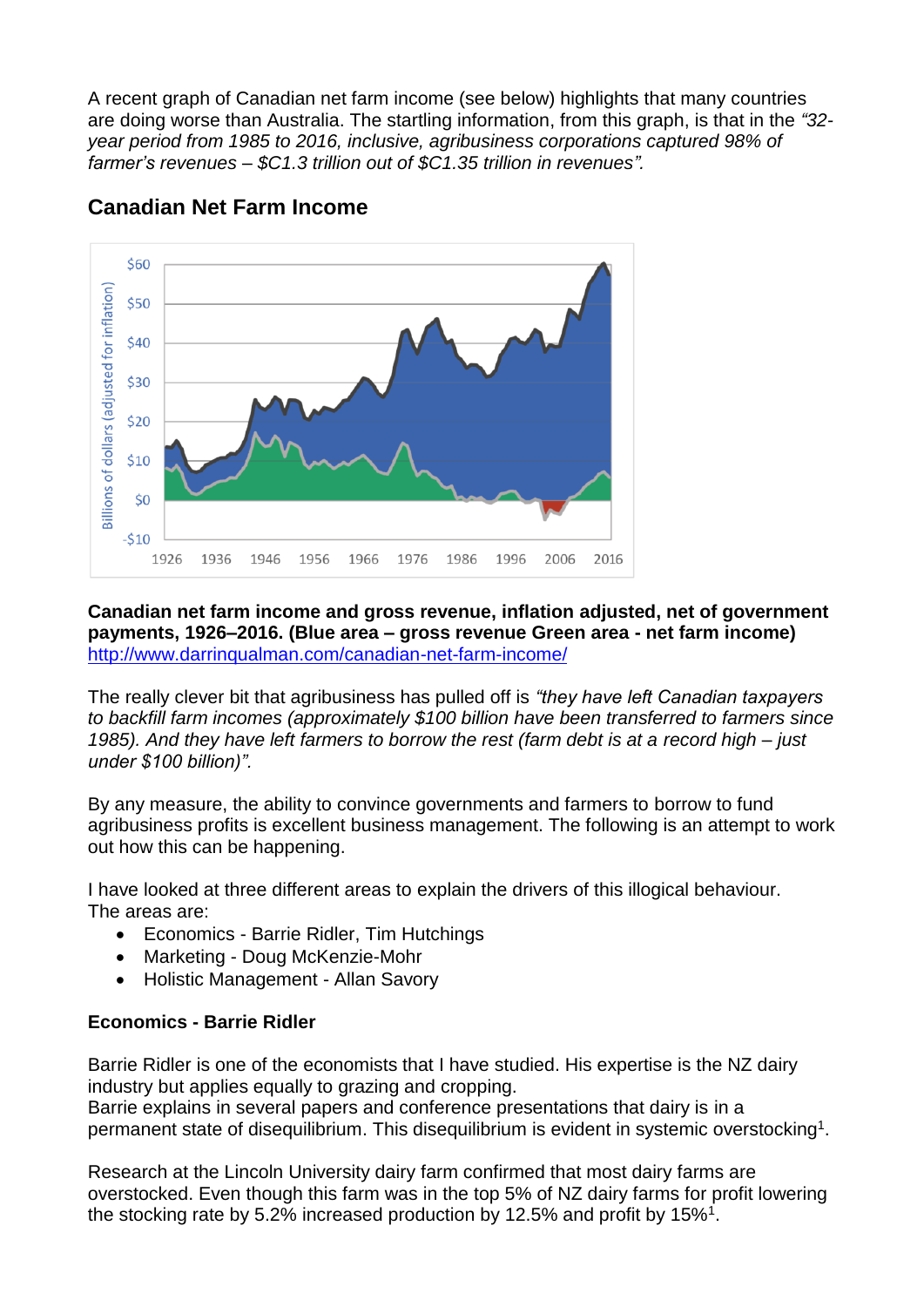Barrie argues that this illogical position can be partly explained by the following:

- 1. Systemic misinformation because dairy uses non-economic farming models and performance measures
- 2. Dairy farmers are more interested in building long-term assets rather than profit.

#### **Economics – Tim Hutchings**

Tim Hutchings who has written his PhD on risk in agriculture has shown that underestimating risk and adopting practices that increased costs and intensify the farm business results in farm businesses losing money over time frames such as 10 years<sup>2</sup>. In a paper that he co-authored the abstract states – *"This analysis shows that innovations need to be assessed more on their ability to reduce costs rather than to increase income".* The paper goes on to state – *"Further analysis shows that the current static measures of financial performance (Gross margins, profit and cash margins) do not characterise the risk-adjusted performance of the various farming systems and almost certainly result in a flawed specification of best practice farm management in south-eastern Australia".*

#### **Doug McKenzie-Mohr<sup>3</sup> - Marketing**

The behavioural change expert, Doug McKenzie Mohr provides an insight into the marketing ability of agribusiness. Agribusiness has developed a complete marketing package that has governments, researchers, farmers and the community believing that their products are necessary to produce food.

The table below is an attempt to show the barriers that agribusiness has overcome not only convincing farmers that they need these products but that it is socially unacceptable not to use them. This is no mean feat when you realise that many of these products are poisonous to people and the environment while at the same time reducing biodiversity and depleting soil health.

| <b>BARRIERS</b>            | <b>TOOLS</b>            |
|----------------------------|-------------------------|
| Lack of Motivation         | Commitment              |
|                            | <b>Norms</b>            |
|                            | <b>Incentives</b>       |
| Forget to Act              | Prompts                 |
| Lack of Social Pressure    | <b>Norms</b>            |
| Lack of Knowledge          | Communication           |
|                            | <b>Social Diffusion</b> |
| <b>Structural Barriers</b> | Convenience             |

Source: McKenzie-Mohr, Doug. Fostering Sustainable Behavior: An Introduction to Community-Based Social Marketing (Kindle Locations 2095-2103). New Society Publishers. Kindle Edition.

This table shows some of the barriers people face when adopting new behaviours. When you analyse agribusiness through the lens of making sure people adopt and maintain new behaviours, then it is clear to me, that agribusiness has spent large amounts of time and effort addressing each of these barriers.

If I use this table to think of just one practice - spreading fertiliser:

• **Motivation** – agribusiness provides incentives, contacts people to obtain commitment and has made it a social norm to spread fertiliser.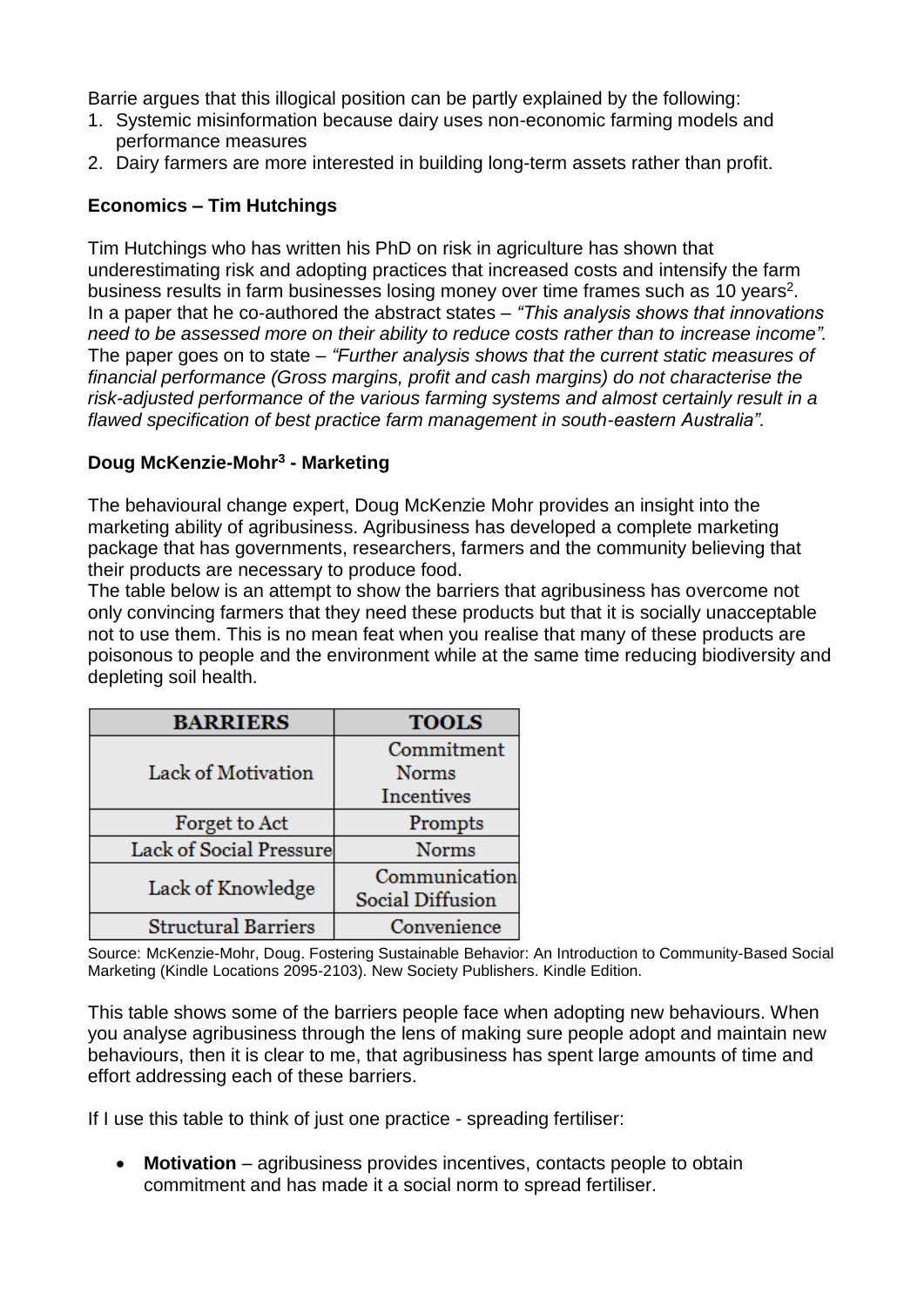- **Forget to act** agribusiness provides reminders through advertising in rural papers, television etc. as well as direct contact to individuals to "plan your upcoming needs for the season to make sure that you don't miss out".
- **Lack of social pressure** agribusiness has convinced many farmers that if you are not putting on fertiliser then you are mining the soil and you are a bad farmer even though there is a great deal of research showing that most cropping and grazing soils are being over fertilised.
- **Lack of knowledge** agribusiness provides experts to read soil tests as well as using departments of agriculture and NRM organisations to provide the same service and training.
- **Structural barriers** agribusiness provides services to the level of spreading fertiliser on your farm. This service is incredibly convenient when compared to the work and skills required to increase perennial grass density and diversity with decomposing litter in the inter tussock space to increase nutrient cycling through grazing management.

# **Allan Savory – managing holistically**

These paragraphs from Allan Savory's textbook<sup>4</sup> have always made sense to me

*"After years of consulting in many countries for clients of great variety in sophistication, enterprises, and economic circumstances, I was struck by what they all shared in common. Each of them finished the year in the same nail-biting suspense over their bottom line. No matter what state, country, or currency, no matter what size of business, what product, market, or price conditions, the same picture emerged consistently. Planned income: \$ 200,000; expenses \$ 195,000. Planned income: \$ 10,350,000; expenses, \$ 10,340,000. Like the unanimous elections in totalitarian countries, this defied logic. Profit margins simply could not be so uniform and proportionately small across so many widely differing situations.* 

*Eventually it dawned on me that the problem must lie in the only common factor: human nature. Like most people, my clients were allowing their expenses to rise to meet the income they anticipated receiving. I suffered from the same weakness."*

### **What can we do to keep money?**

To summarise, agribusiness and banks capture most farm income due to:

- Poor economic information, research and advice
- Excellent marketing
- Tapping into human nature that allows expenses to rise to meet income

If these are the causes, then the following should allow farmers to keep more money in their bank.

- 1. Do not use gross margins, research and advice but confirm which enterprises are profitable under your management on your land. If you have a rainfall risk only trial new enterprises or practice changes that lower costs and reduce risk.
- 2. Ignore salesman/ agronomists, that have the answer to your problem, and do your own research that addresses the cause.
- 3. Only adopt practices that lower costs and risk. See article on three ways to improve profit in this newsletter.
- 4. Use Allan Savory's financial planning process that makes sure that profit is planned before expenses